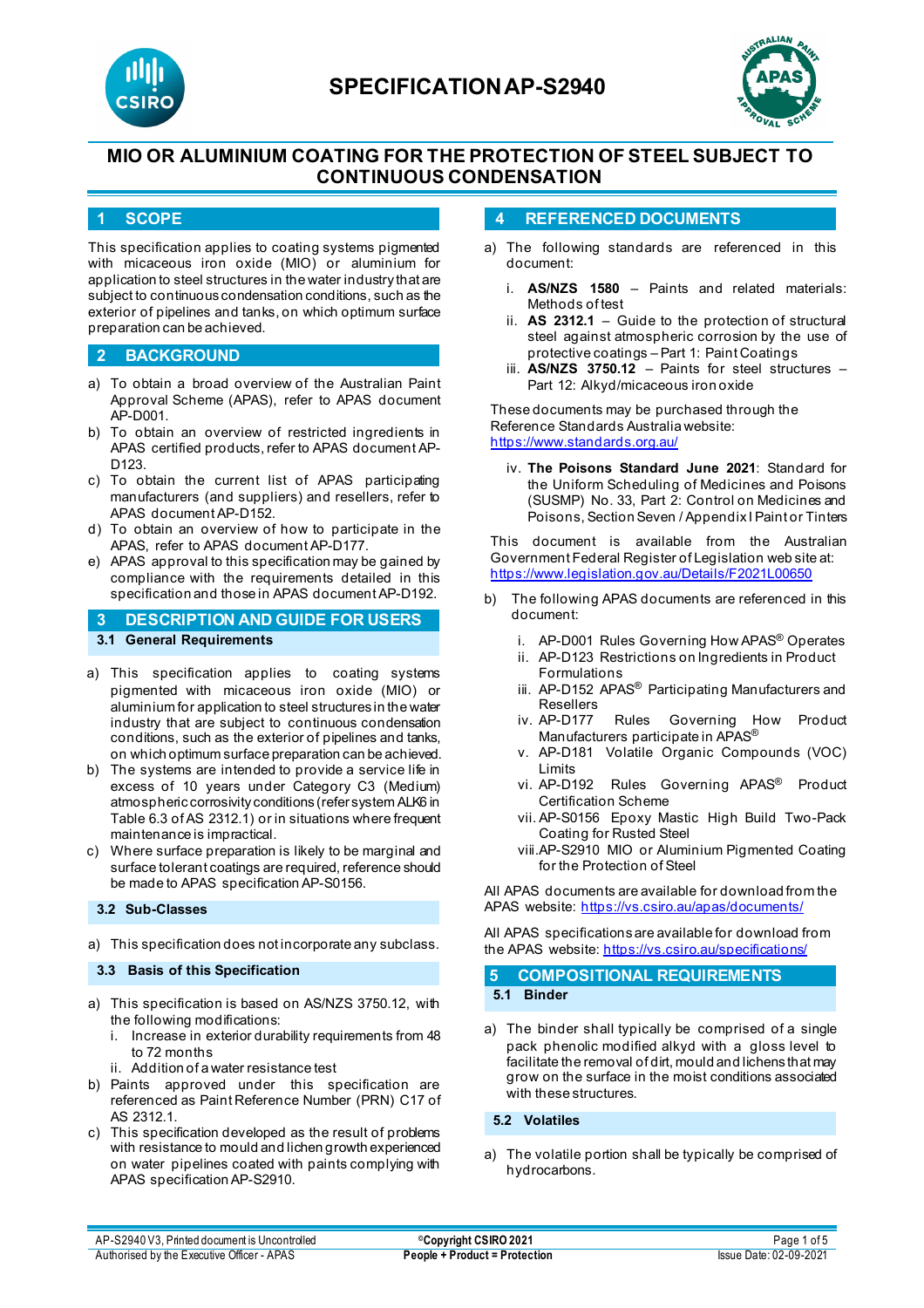

## **SPECIFICATIONAP-S2940**



## **MIO OR ALUMINIUM COATING FOR THE PROTECTION OF STEEL SUBJECT TO CONTINUOUS CONDENSATION**

b) For VOC content restrictions, refer to APAS document AP-D181.

#### **5.3 Pigmentation**

a) The pigmentation shall be chosen to impart the properties detailed in clause 7, Table 1 below.

#### **5.4 Colour**

- a) Products approved under this specification are normally only available in a limited range of colours.
- b) It is not expected that the decorative properties of these coatings are considered important. If it is crucial that the appearance of the coating be maintained essentially throughout the life of the coating the purchaser should obtain the manufacturer's written assurance that the selected colour will have acceptable colour stability for the intended purpose.

#### **6 PRODUCT APPROVAL REQUIREMENTS 6.1 General Requirements**

a) The product and its application for approval shall comply with the relevant requirements of APAS document AP-D192 during the life of the approval.

#### **6.2 Technical Requirements**

a) The product shall comply with **all** the requirements of clause 7, Table 1 below.

#### **6.3 Health and Safety Requirements**

- a) The manufacturer's Safety Data Sheet (SDS) must be studied closely prior to using the product and complied with during use of the product.
- b) As products covered by this specification principally contain solvents, the paint is considered flammable and should be stored away from all sources of heat or ignition.
- c) Containers should be resealed immediately after use and good ventilation provided during use to minimise the risk of fire or explosion and the long-term toxic effects of absorption of the vapour into the lungs.
- d) Care should be taken to avoid contact with the skin using protective clothing and barrier cream. All pumping equipment should be adequately earthed. It is anticipated that most of these products would be applied by operators in well ventilated spray booths or in the field by operators with adequate safety equipment.
- e) Products intended for sale in Australia shall comply with all the requirements of the SUSMP. Products intended for sale in other countries shall comply with all local WHS and environmental requirements.
- f) The product shall comply with all requirements of clause 6.3 and 6.4 of APAS document AP-D192.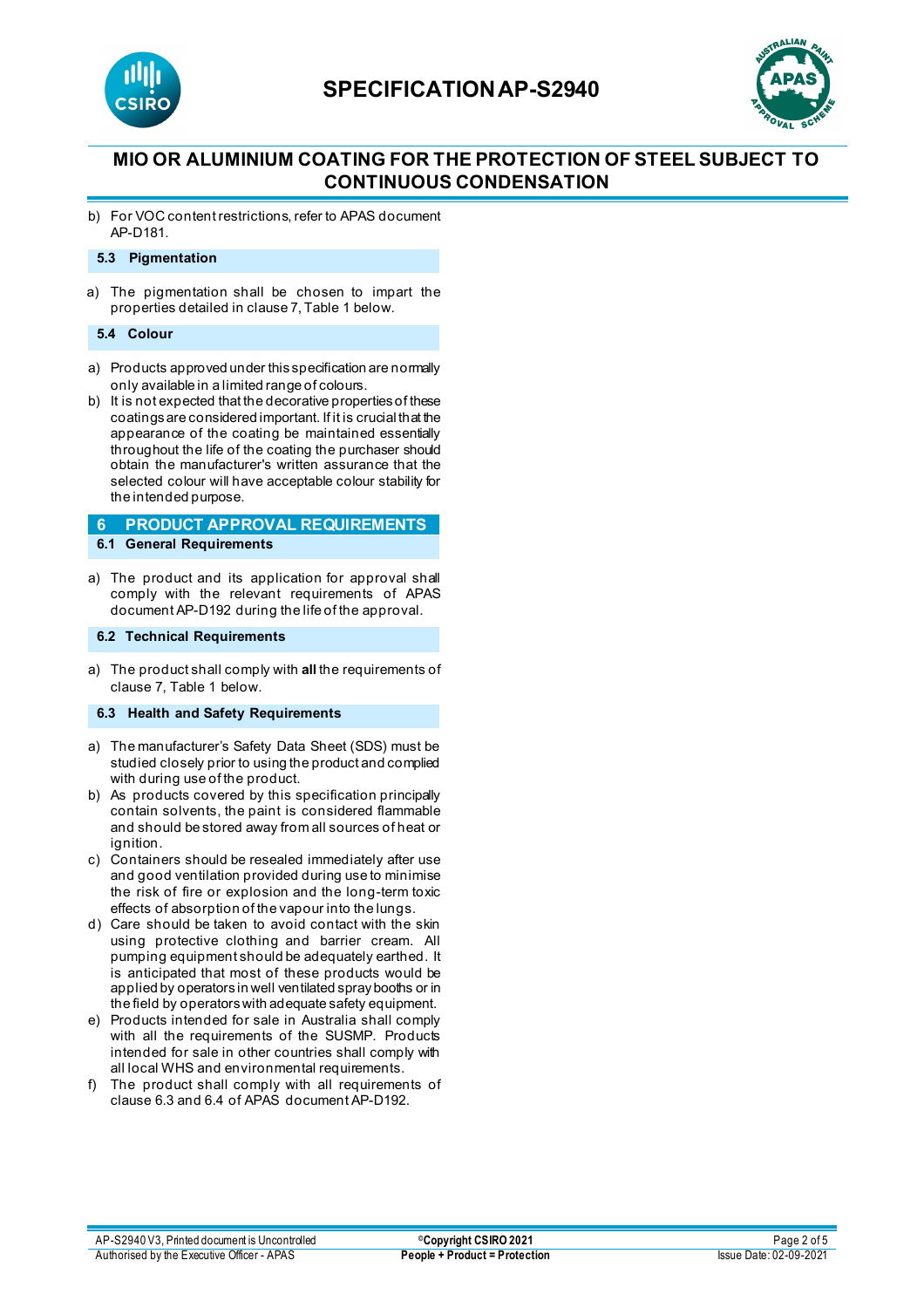



## **MIO OR ALUMINIUM COATING FOR THE PROTECTION OF STEEL SUBJECT TO CONTINUOUS CONDENSATION**

## **7 TABLE 1: PERFORMANCE PROPERTIES**

| <b>TEST</b>                                                                 | <b>AS/NZS</b><br>1580<br><b>METHOD</b> | <b>REQUIREMENTS</b>                                                                                                                                                            |  |  |
|-----------------------------------------------------------------------------|----------------------------------------|--------------------------------------------------------------------------------------------------------------------------------------------------------------------------------|--|--|
| <b>General Requirements</b>                                                 | <b>AS/NZS</b><br>3750.12               | Shall comply with all the requirements of clause 2 Material<br>Requirements.                                                                                                   |  |  |
|                                                                             |                                        | All results shall be reported.                                                                                                                                                 |  |  |
|                                                                             |                                        | NOTE: Any duplicated tests listed below take precedence; other tests<br>listed below are in addition to these requirements.                                                    |  |  |
| <b>Wet Paint Tests</b>                                                      |                                        |                                                                                                                                                                                |  |  |
| Thinning or Mixing Properties                                               | 208.1                                  | Using 10% of manufacturers recommended thinner, there shall be no<br>signs of incompatibility.                                                                                 |  |  |
| Viscosity                                                                   | 214.x                                  | State method and record results.                                                                                                                                               |  |  |
| <b>Application Properties</b><br>- Brushing<br>- Rolling<br>- Spraying      | 205.1<br>205.3<br>205.2 or<br>205.4    | Shall show satisfactory application properties and the dry film shall be<br>free of defects.                                                                                   |  |  |
| <b>Aged Application Properties</b><br>- Brushing<br>- Rolling<br>- Spraying | 205.1<br>205.3<br>205.2 or<br>205.4    | A sample of the paint that has been stored for 12 months at ambient<br>conditions shall show satisfactory application properties and the dry<br>film shall be free of defects. |  |  |
| <b>VOC Content</b>                                                          | <b>APAS</b><br>AP-D181                 | Refer to APAS document AP-D181 for method and limits.                                                                                                                          |  |  |
|                                                                             |                                        | If the APAS specification is not listed on AP-D181, a declaration of<br>VOC content is still required.                                                                         |  |  |
| <b>Dry Film Tests</b>                                                       |                                        |                                                                                                                                                                                |  |  |
| Hard Dry Condition (Mechanical<br>Thumb Test)                               | 401.6                                  | Not greater than 16 hours.                                                                                                                                                     |  |  |
| Specular Gloss (60°)                                                        | 602.2                                  | Greater than 10%.                                                                                                                                                              |  |  |
| Resistance to Water at Room<br>Temperature                                  | 455.1                                  | No blistering, wrinkling, gloss loss, colour change or other film defects<br>after 24 hours immersion in water at $25 \pm 3^{\circ}$ C.                                        |  |  |
|                                                                             | 403.1                                  | Scratch resistance shall not be less than 1000g.                                                                                                                               |  |  |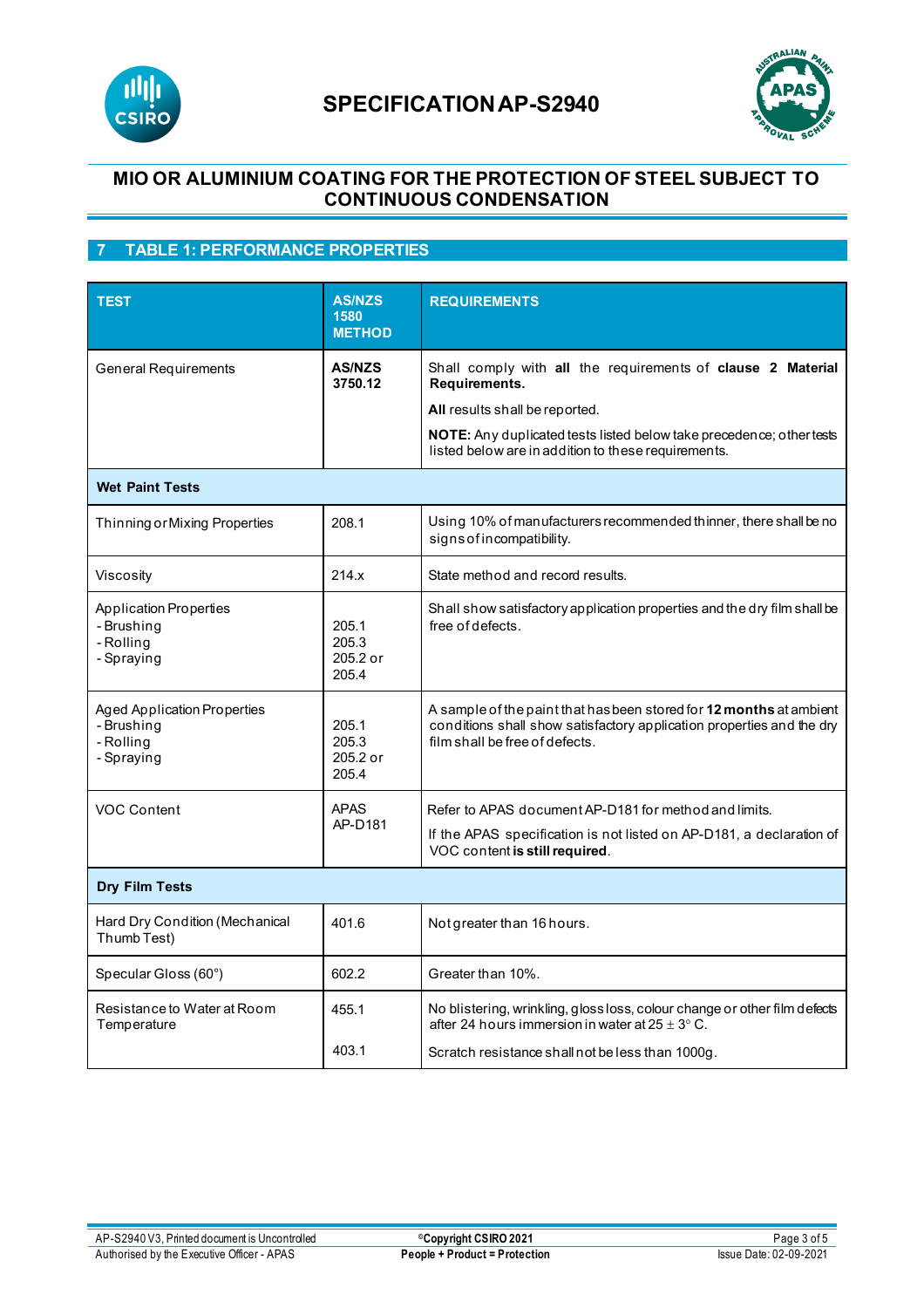

# **SPECIFICATIONAP-S2940**



## **MIO OR ALUMINIUM COATING FOR THE PROTECTION OF STEEL SUBJECT TO CONTINUOUS CONDENSATION**

| <b>TEST</b>                      | <b>AS/NZS</b><br>1580<br><b>METHOD</b>             | <b>REQUIREMENTS</b>                                                                                                                                                                                                      |  |  |
|----------------------------------|----------------------------------------------------|--------------------------------------------------------------------------------------------------------------------------------------------------------------------------------------------------------------------------|--|--|
| Dry Film Tests (Cont.,)          |                                                    |                                                                                                                                                                                                                          |  |  |
| Resistance to Natural Weathering | <b>AS/NZS</b><br>3750.12<br>clause 2.6.6           | After 72 months exposure at all 3 exterior atmospheric exposure sites<br>(listed in APAS document AP-D192, clause 12), the coating shall<br>show no integrity failure i.e., at the end of 6 years, the ratings shall be: |  |  |
|                                  | 457.1 (Cat 1)                                      |                                                                                                                                                                                                                          |  |  |
|                                  | 481.1.7<br>481.1.8<br>481.1.9<br>481.1.10<br>481.3 | Checking<br>0<br>Cracking<br><b>Blistering</b><br>Flaking and Peeling<br>Corrosion<br>0                                                                                                                                  |  |  |